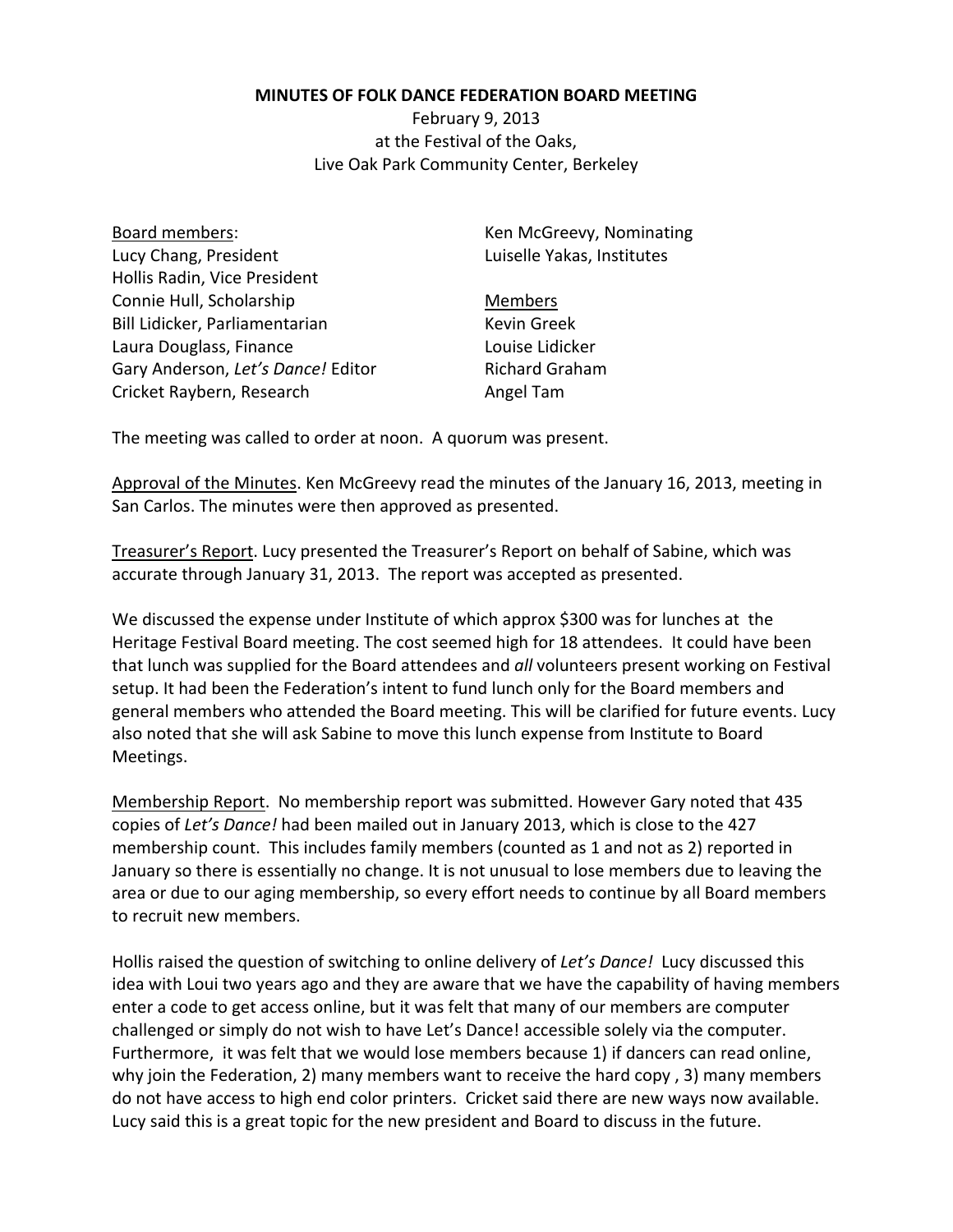Nominating Committee. Ken McGreevy presented his report that included one candidate for each Federation office.

Specifically: President – Memo Keswick Vice President – Loui Tucker Secretary – Ken McGreevy Treasurer - Sabine Zappe

Ken McGreevy suggested that we do more to raise the visibility of our need for candidates, perhaps by running a brief monthly appeal written by different board members each time. Lucy pointed out that she has frequently mentioned the subject in her column. However, she was also instructed not to directly solicit candidates as this was the duty for the Nominating Committee. As President, Lucy met many members all over Northern California and since she is term-limited she felt there was no harm in talking with members to consider running for office. Lucy conveyed that this issue could use discussion and clarification in the future. She sees a lot of advantage if an interested candidate for president could select possible officers to run together as a slate. She can see disadvantages as well. Ken stated that it is clear from talking to prospective candidates that they do not think of running for office until approached. Bill Lidicker remarked that the most effective means is for the Nominating Committee to meet and discuss good prospective candidates and then go and target these candidates and encourage and recruit them to run for office. Bill said a broad appeal does not work. Bill expressed disappointment and felt we should have two candidates per office. Lucy remarked that she had approached several members, and two of those individuals had expressed a willingness to consider the Presidency.

Insurance Committee. Lucy reported for Ken Kaye. Several groups had paid membership dues recently, which will be reflected on the income side in future Treasurer's reports

Research Committee. Cricket reported that Tom Sha has agreed to serve on this committee. She said that she requests each member to research and write up notes to two dances per year, which she felt was very reasonable and doable. She does not have a backlog of ready-to-publish dance notes for *Let's Dance!* She was asked to write a short article in *Let's Dance!* to recruit new members to her committee.

*Let's Dance!* Bill mentioned that his article on couple dancing was postponed because there was no room. Gary said the pages jump from 24 to 28 the way the printing set up goes, plus it would be more expensive. Hence, there are times when articles are set aside. Bill indicated that his article was made at the request of the January Board meeting, and it is time sensitive. Lucy suggested that if Gary encounters a space crunch in the future, to discuss it with her or the future president. Solutions exist, such as reducing some of the Federation ads from full page to half page. Gary agreed.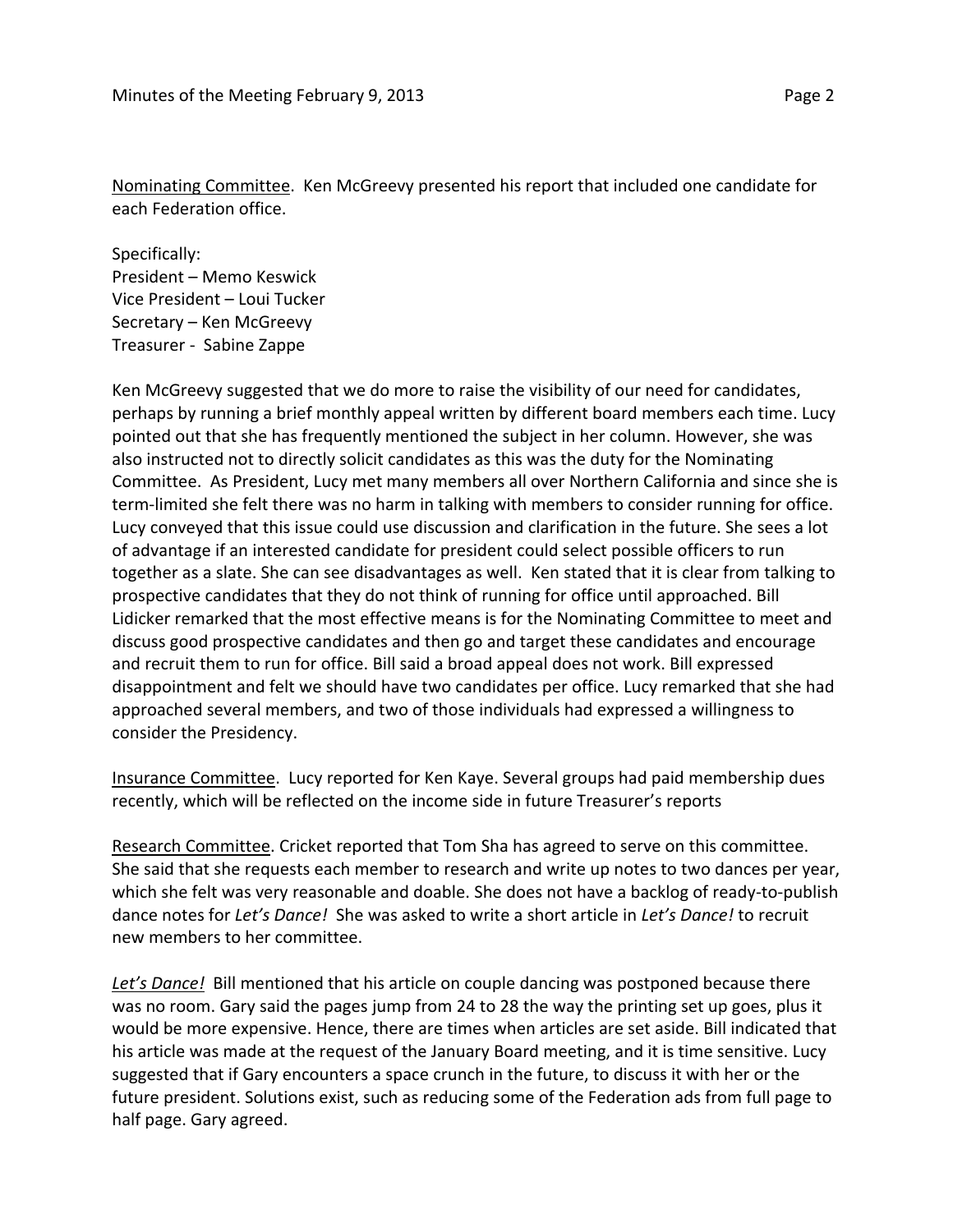Promotions Committee. Lucy reported for Dan Unger. A request made by Luiselle for \$130 for the promotion of a New Dancers Festival and the Blossom Festival in the SF Dance Week was approved. April 28 is the date for the New Dancers Festival in San Francisco, which is in conjunction with the Blossom Festival and the Federation Board and General Assembly meeting.

Finance. Laura Douglass reported that budgeting for 2013-2014 is in process with a possible review of the Finance Committee following the Camellia Festival Board meeting and for final presentation at the April 28, 2013 meeting.

Scholarship Committee. Connie Hull will draft a student member rate proposal, to be included in next agenda and presented at the next Board meeting

Flash Mob. Kevin Greek reported on the plan to have a flash mob performance during the May  $18<sup>th</sup>$  Festival of the Silk Road at the Mexican Heritage Theater in San Jose. Video capture is planned, but whether a professional videographer will be recruited or a Flip camera type capture will be used is being researched. Cricket pointed out that this is the weekend of Statewide when many would-be volunteers may be in Santa Barbara. Kevin is aware of this conflict but feels there will be interested dancers attending the Flash Mob and the Silk Road festivities. Lucy handed out a quick 'Save the date' flier for everyone to use to help advertise.

Institutes Committee. Luiselle reported on the Heritage Festival Institute. Net income was \$181. She handed out a report. Bill asked if the Institute Committee approached the Berkeley Folk Dancers to see if any assistance or input was needed for the Festival of the Oaks. Nobody approached the Berkeley Folk Dancers. The Institute Committee was asked to review its role and responsibilities.

Vice President's Report. Promotion and Networking Update: Hollis, Cricket, and Kevin Greek worked together to set up a trial Federation Facebook page with Stanford Folk Dancers and Chang's Folk Dancers. We need to get more Federation groups linked and we need photos, especially for events. Contact Hollis to get information.

New Dancers Festivals. Lucy presented the updated list of New Dancers Festival, which included a tentative new one during the Silk Road Festival in May.

Maypole Festival Update. The Maypole Festival is scheduled to take place at the picnic area near the Pioneer log cabin area in Golden Gate Park, adjacent to Stow Lake, on the road connecting to JFK Drive. The plan is to lead an attention-getting parade from Strybing Arboretum, passing by the Japanese Tea Garden, from there to the cabin picnic area. The organizers asked The Mad Mollies to lead the parade and are waiting for a response. An accordionist or non-amplified musician is being solicited to provide accompaniment. Ken McGreevy noted that an accordionist plays for them at the Palo Alto Baylands 'greet the dawn'